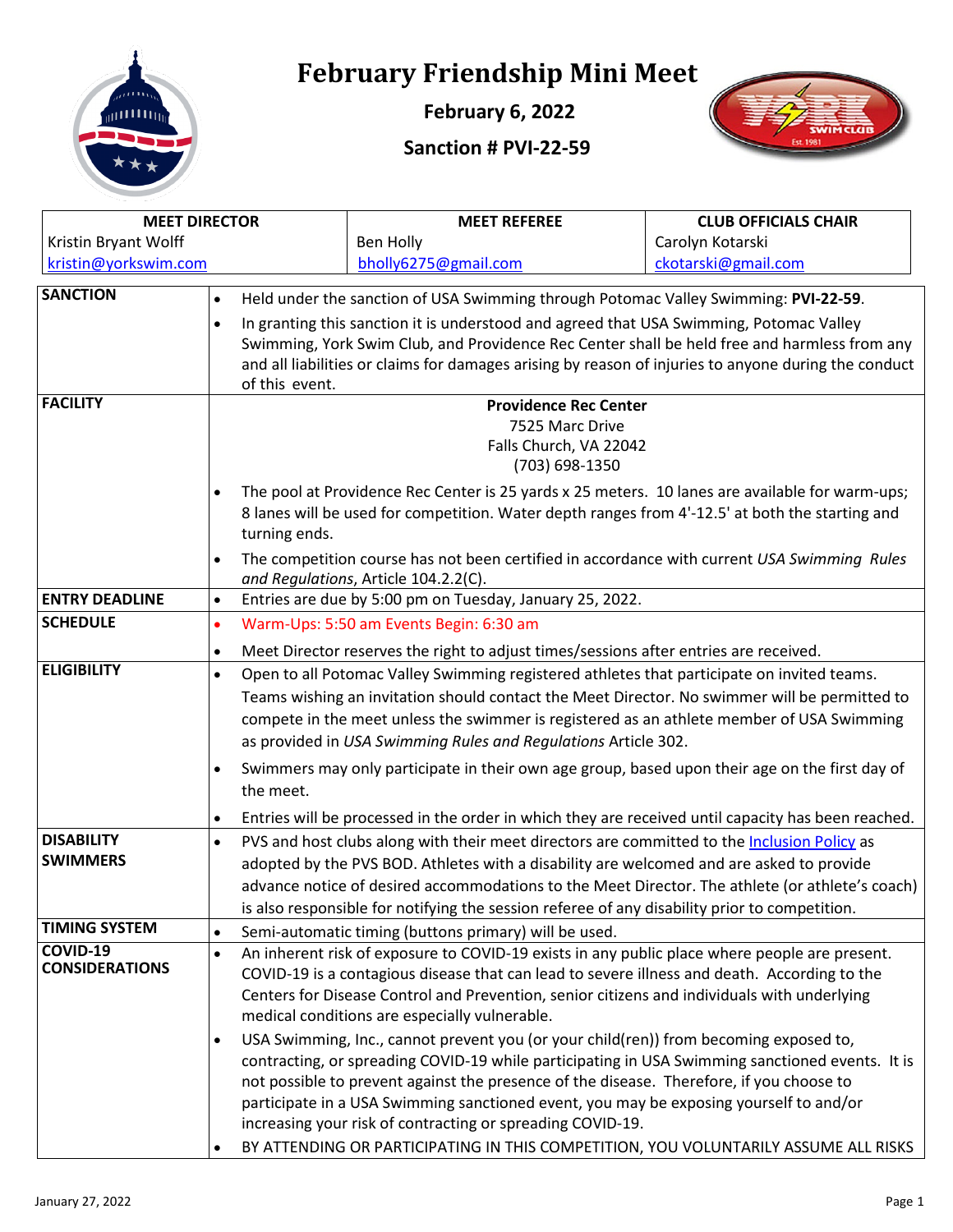|                              | ASSOCIATED WITH EXPOSURE TO COVID-19 AND FOREVER RELEASE AND HOLD HARMLESS USA<br>SWIMMING, POTOMAC VALLEY SWIMMING, YORK SWIM CLUB, AND PROVIDENCE REC CENTER<br>AND EACH OF THEIR OFFICERS, DIRECTORS, AGENTS, EMPLOYEES OR OTHER REPRESENTATIVES<br>FROM ANY LIABILITY OR CLAIMS INCLUDING FOR PERSONAL INJURIES, DEATH, DISEASE OR<br>PROPERTY LOSSES, OR ANY OTHER LOSS, INCLUDING BUT NOT LIMITED TO CLAIMS OF<br>NEGLIGENCE AND GIVE UP ANY CLAIMS YOU MAY HAVE TO SEEK DAMAGES, WHETHER KNOWN<br>OR UNKNOWN, FORESEEN OR UNFORESEEN, IN CONNECTION WITH EXPOSURE, INFECTION,<br>AND/OR SPREAD OF COVID-19 RELATED TO PARTICIPATION IN THIS COMPETITION.<br>We have taken enhanced health and safety measures for all attending this meet, however we<br>$\bullet$<br>cannot guarantee that you will not become infected with COVID-19. All attending this meet must<br>follow all posted instructions while in attendance. An inherent risk of exposure to COVID-19<br>exists in any public place where people are present. By attending this meet, you acknowledge the<br>contagious nature of COVID-19 and voluntarily assume all risks related to exposure to COVID-19.<br>By choosing to attend this meet you agree to comply with all health and safety mandates and<br>$\bullet$<br>guidelines of USA Swimming, Potomac Valley Swimming, the Commonwealth of Virginia, and |  |
|------------------------------|------------------------------------------------------------------------------------------------------------------------------------------------------------------------------------------------------------------------------------------------------------------------------------------------------------------------------------------------------------------------------------------------------------------------------------------------------------------------------------------------------------------------------------------------------------------------------------------------------------------------------------------------------------------------------------------------------------------------------------------------------------------------------------------------------------------------------------------------------------------------------------------------------------------------------------------------------------------------------------------------------------------------------------------------------------------------------------------------------------------------------------------------------------------------------------------------------------------------------------------------------------------------------------------------------------------------------------------------------------------------------------------|--|
|                              | Fairfax County.                                                                                                                                                                                                                                                                                                                                                                                                                                                                                                                                                                                                                                                                                                                                                                                                                                                                                                                                                                                                                                                                                                                                                                                                                                                                                                                                                                          |  |
| COVID-19<br><b>PROTOCOLS</b> | Before signing up your young swimmer, please consider that they can manage themselves for<br>$\bullet$<br>the duration of the meet with just their swim coach overseeing them, including being able to<br>visit the bathroom independently.                                                                                                                                                                                                                                                                                                                                                                                                                                                                                                                                                                                                                                                                                                                                                                                                                                                                                                                                                                                                                                                                                                                                              |  |
|                              | No more than four hours before entering the facility, all attendees (athletes, coaches, officials,<br>$\bullet$<br>and volunteers) are required to assess their own health for symptoms and exposure to COVID-19.<br>Attendees will only be permitted entrance if answering "no" to the following questions:<br>Do you feel any of the symptoms that fall under the symptoms of COVID-19 (fever over<br>$\circ$<br>100.4, cough, shortness of breath, etc.)?<br>Has anyone in your family been sick or diagnosed with COVID-19 in the las4 14 days?<br>$\circ$<br>Has someone you've been in contact with been diagnosed with COVID-19 or been in<br>$\circ$<br>contact with someone who has the past 14 days?                                                                                                                                                                                                                                                                                                                                                                                                                                                                                                                                                                                                                                                                           |  |
|                              | Athletes must arrive and depart in their suits. Locker room use will be for emergency use only,<br>$\bullet$<br>no showers may be used. Family bathroom will be reserved for coach, official, and volunteer use.                                                                                                                                                                                                                                                                                                                                                                                                                                                                                                                                                                                                                                                                                                                                                                                                                                                                                                                                                                                                                                                                                                                                                                         |  |
|                              | All attendees (swimmers, coaches, officials and volunteers) must bring their own water bottle<br>$\bullet$<br>and snacks. Hospitality will not be provided.                                                                                                                                                                                                                                                                                                                                                                                                                                                                                                                                                                                                                                                                                                                                                                                                                                                                                                                                                                                                                                                                                                                                                                                                                              |  |
|                              | Attendees will enter and exit the facility through the patio doors. From the parking lot, attendees<br>$\bullet$<br>will walk down the access road located to the right of the main entrance and proceed through<br>the gate to the glass patio doors.                                                                                                                                                                                                                                                                                                                                                                                                                                                                                                                                                                                                                                                                                                                                                                                                                                                                                                                                                                                                                                                                                                                                   |  |
|                              | All attendees (athletes, coaches, officials, volunteers) must wear masks to enter the facility and<br>$\bullet$<br>at all times when inside the facility, with the exception of athletes when competing or warming<br>up.                                                                                                                                                                                                                                                                                                                                                                                                                                                                                                                                                                                                                                                                                                                                                                                                                                                                                                                                                                                                                                                                                                                                                                |  |
|                              | For the 25 yard events, volunteers will move the baskets containing masks to the finish end of<br>$\bullet$<br>the pool where the swimmers will immediately put them back on after exiting the pool.                                                                                                                                                                                                                                                                                                                                                                                                                                                                                                                                                                                                                                                                                                                                                                                                                                                                                                                                                                                                                                                                                                                                                                                     |  |
|                              | Athletes will bring a plastic zipper bag with their name on it in which to place their masks when<br>$\bullet$<br>they are in the water.                                                                                                                                                                                                                                                                                                                                                                                                                                                                                                                                                                                                                                                                                                                                                                                                                                                                                                                                                                                                                                                                                                                                                                                                                                                 |  |
|                              | The meet will be limited to a maximum of 200 swimmers.<br>$\bullet$                                                                                                                                                                                                                                                                                                                                                                                                                                                                                                                                                                                                                                                                                                                                                                                                                                                                                                                                                                                                                                                                                                                                                                                                                                                                                                                      |  |
|                              | A clerk of course will be used to organize each heat of swimmers for all events offered.<br>$\bullet$                                                                                                                                                                                                                                                                                                                                                                                                                                                                                                                                                                                                                                                                                                                                                                                                                                                                                                                                                                                                                                                                                                                                                                                                                                                                                    |  |
|                              | No spectators will be permitted. Competition will be live-streamed by York Swim Club on the<br>$\bullet$<br>York Swim Club Facebook Page.                                                                                                                                                                                                                                                                                                                                                                                                                                                                                                                                                                                                                                                                                                                                                                                                                                                                                                                                                                                                                                                                                                                                                                                                                                                |  |
|                              | We request that all attendees notify the meet director as quickly as possible should they test<br>$\bullet$<br>positive for COVID-19, show symptoms or have been in contact with anyone exposed or tested<br>positive for COVID-19 after attending the meet.                                                                                                                                                                                                                                                                                                                                                                                                                                                                                                                                                                                                                                                                                                                                                                                                                                                                                                                                                                                                                                                                                                                             |  |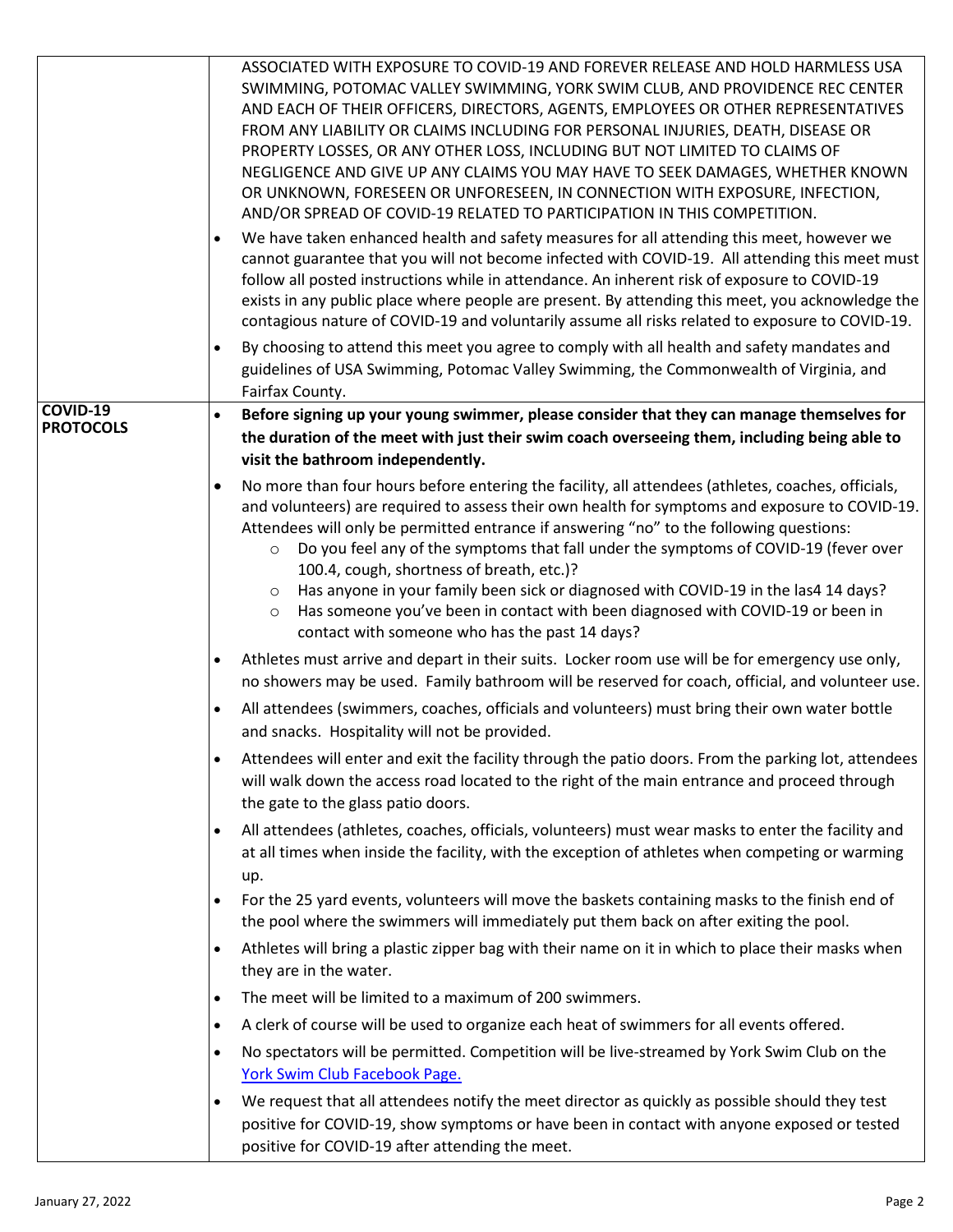|                              | Any attendee failing or refusing to comply with any of these protocols will be prohibited from                                                                                                                                                                                                                                                                                                                                                      |  |  |  |
|------------------------------|-----------------------------------------------------------------------------------------------------------------------------------------------------------------------------------------------------------------------------------------------------------------------------------------------------------------------------------------------------------------------------------------------------------------------------------------------------|--|--|--|
| <b>RULES</b>                 | entering the facility and/or asked to leave the facility.<br>Current USA Swimming rules shall govern this meet.                                                                                                                                                                                                                                                                                                                                     |  |  |  |
|                              | $\bullet$<br>All applicable adults participating in or associated with this meet acknowledge that they are<br>$\bullet$<br>subject to the provisions of the USA Swimming Minor Athlete Abuse Prevention Policy<br>("MAAPP"), and that they understand that compliance with the MAAPP policy is a condition of<br>participation in the conduct of this competition.                                                                                  |  |  |  |
|                              | No on-deck USA Swimming registration is permitted.<br>$\bullet$                                                                                                                                                                                                                                                                                                                                                                                     |  |  |  |
|                              | In compliance with USA Swimming Rules and Regulations, the use of audio or visual recording<br>$\bullet$<br>devices, including a cell phone is not permitted in the changing areas, rest rooms or locker<br>rooms. Per PVS policy, the use of equipment capable of taking pictures (e.g., cell phones,<br>cameras, etc.) is banned from behind the starting blocks during the entire meet, including warm<br>up, competition and cool down periods. |  |  |  |
|                              | Deck changes are prohibited.<br>$\bullet$                                                                                                                                                                                                                                                                                                                                                                                                           |  |  |  |
|                              | Any swimmer entered in the meet must be certified by a USA Swimming member coach as being<br>$\bullet$<br>proficient in performing a racing start or must start each race from within the water. When<br>unaccompanied by a member-coach, it is the responsibility of the swimmer or the swimmer's<br>legal guardian to ensure compliance with this requirement.                                                                                    |  |  |  |
|                              | Operation of a drone or any other flying devices is prohibited over the venue (pools,<br>$\bullet$<br>athlete/coach areas, spectator areas and open ceiling locker rooms) any time athletes, coaches,<br>officials and/or spectators are present.                                                                                                                                                                                                   |  |  |  |
|                              | The Meet Director and the PVS Technical Committee reserve the right to limit events, heats,<br>$\bullet$<br>swimmers or adjust the format to conform with the 4-hour provision for sessions that include 12<br>& U events per Rule 205.3.1F.                                                                                                                                                                                                        |  |  |  |
|                              | No deck entries will be accepted.<br>$\bullet$                                                                                                                                                                                                                                                                                                                                                                                                      |  |  |  |
| <b>EVENT RULES</b>           | All events are timed finals.<br>$\bullet$                                                                                                                                                                                                                                                                                                                                                                                                           |  |  |  |
| <b>AWARDS</b>                | A swimmer may enter no more than three (3) individual events.<br>$\bullet$                                                                                                                                                                                                                                                                                                                                                                          |  |  |  |
| <b>WARM-UP</b>               | Ribbons will be awarded for 1st through 8th place in all events.<br>$\bullet$                                                                                                                                                                                                                                                                                                                                                                       |  |  |  |
|                              | The prescribed PVS warm-up procedures and safety policies will be followed. The Meet Director<br>$\bullet$<br>may determine the structure of warm-up, including times/lane assignments.                                                                                                                                                                                                                                                             |  |  |  |
| <b>SUPERVISION</b>           | Coaches are responsible for the conduct of their swimmers and for cleaning up their team areas.<br>$\bullet$                                                                                                                                                                                                                                                                                                                                        |  |  |  |
| <b>PROGRAMS</b>              | Will be emailed to attending teams no later than Friday, February 4, 2022. No programs will be<br>sold at the meet. Programs will be made available for coaches and officials at the meet.                                                                                                                                                                                                                                                          |  |  |  |
| <b>CREDENTIALS</b>           | Parents not working the meet as a deck official, volunteer timer or other position are not<br>$\bullet$<br>permitted on deck. Only athletes, USA Swimming certified coaches, and deck officials will be<br>permitted on the deck. Coaches and Officials should have proof of active USA Swimming<br>membership with them at all times.                                                                                                              |  |  |  |
| <b>SPECTATOR ENTRY FEE .</b> | This meet will have no spectators.                                                                                                                                                                                                                                                                                                                                                                                                                  |  |  |  |
|                              | This meet will be live-streamed. Competition will be live-streamed on the York Swim Club<br>$\bullet$<br>Facebook Page.                                                                                                                                                                                                                                                                                                                             |  |  |  |
| <b>OFFICIALS</b>             | Each participating club is requested to provide at least one table worker or official (Referee<br>$\bullet$<br>Starter, Chief Judge or Stroke & Turn Judge) per session if entering 25 or more splashes.                                                                                                                                                                                                                                            |  |  |  |
|                              | Officials interested in volunteering should contact Carolyn Kotarski (ckotarski@gmail.com).<br>$\bullet$                                                                                                                                                                                                                                                                                                                                            |  |  |  |
|                              | Officials assigned to this meet should sign in at the recording table 10 minutes before the start of<br>$\bullet$<br>warm-ups. Certified officials who have not previously volunteered should contact the referee<br>upon arrival to make their services available. A comprehensive officials briefing will precede each<br>session during warm-ups.                                                                                                |  |  |  |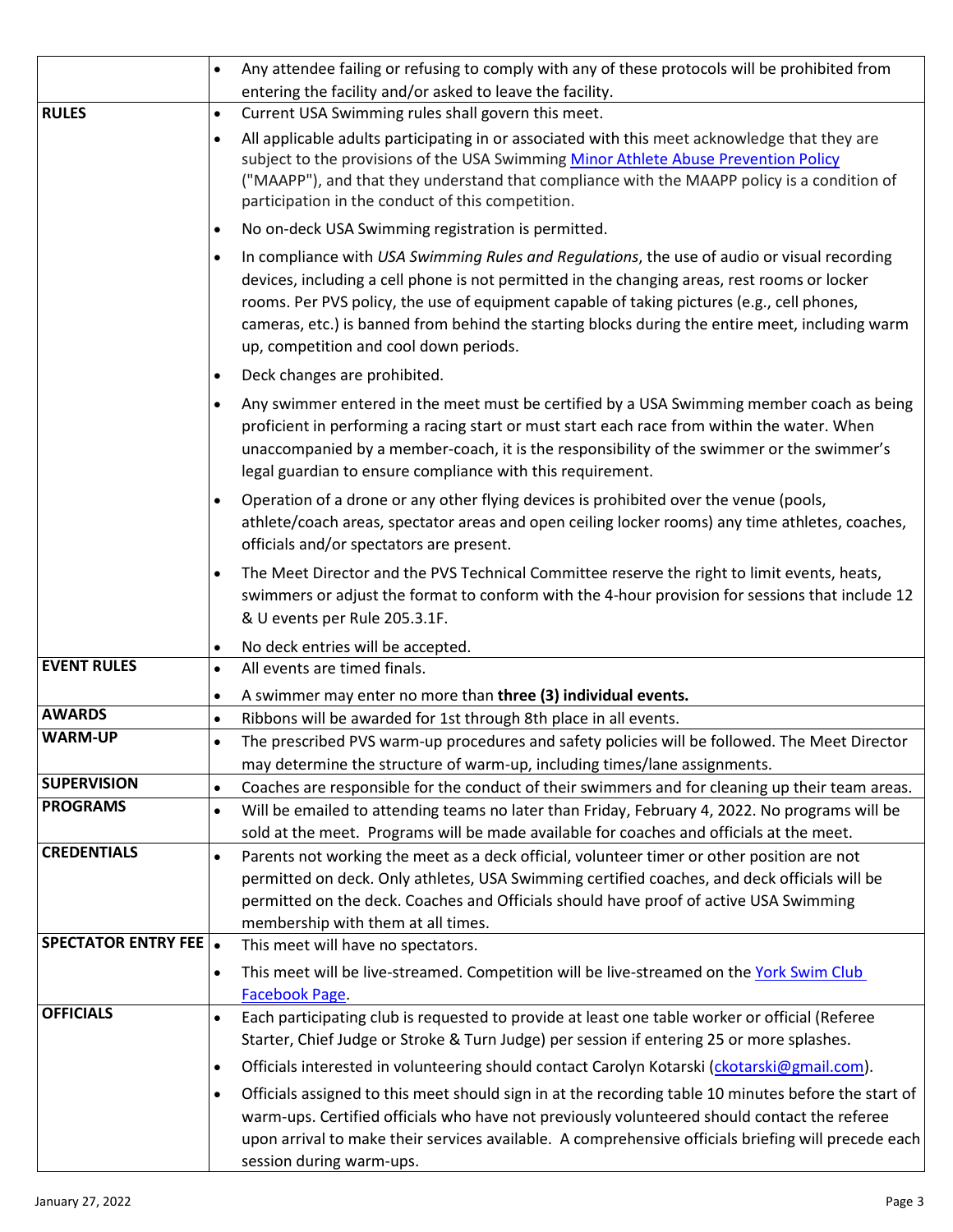| <b>TIMERS</b>           | The host club will provide at least 1 timer per lane. Each participating club is requested to provide<br>at least one official and 3 timers if entering 25 or more swimmers.                                                                                                                                                                                                     |  |  |  |  |
|-------------------------|----------------------------------------------------------------------------------------------------------------------------------------------------------------------------------------------------------------------------------------------------------------------------------------------------------------------------------------------------------------------------------|--|--|--|--|
| <b>ENTRY PROCEDURES</b> | Entries should be submitted using Hy-Tek Team Manager by email to the Meet Director.                                                                                                                                                                                                                                                                                             |  |  |  |  |
|                         | Include in the subject of the email, "February Friendship Mini Meet-***" with the club's initials in<br>place of the asterisks. Also include training site if your club submits multiple entry files.<br>The Meet Director will acknowledge receipt by return email within 24 hours. If acknowledgement<br>is not received in a timely manner, please contact the Meet Director. |  |  |  |  |
|                         |                                                                                                                                                                                                                                                                                                                                                                                  |  |  |  |  |
|                         | Any club that enters an unregistered or improperly registered athlete, falsifies an entry in any<br>way, or permits an unregistered coach to represent them will be fined the sum of \$100 and no<br>further entries will be accepted from that club until the said fine is paid by that club.                                                                                   |  |  |  |  |
| <b>ENTRY FEES</b>       | Facility Surcharge Per Swimmer: \$3.00<br>Individual event fee:<br>\$10.00                                                                                                                                                                                                                                                                                                       |  |  |  |  |
|                         | Make checks payable to YORK SWIM CLUB. Checks may be mailed to:<br>1600 Lupine Den Court<br>Vienna, VA 22182                                                                                                                                                                                                                                                                     |  |  |  |  |
|                         | Entry fees are due with meet entry. Unpaid fees will be reported to the PVS Administrative Office<br>at the conclusion of the meet.                                                                                                                                                                                                                                              |  |  |  |  |